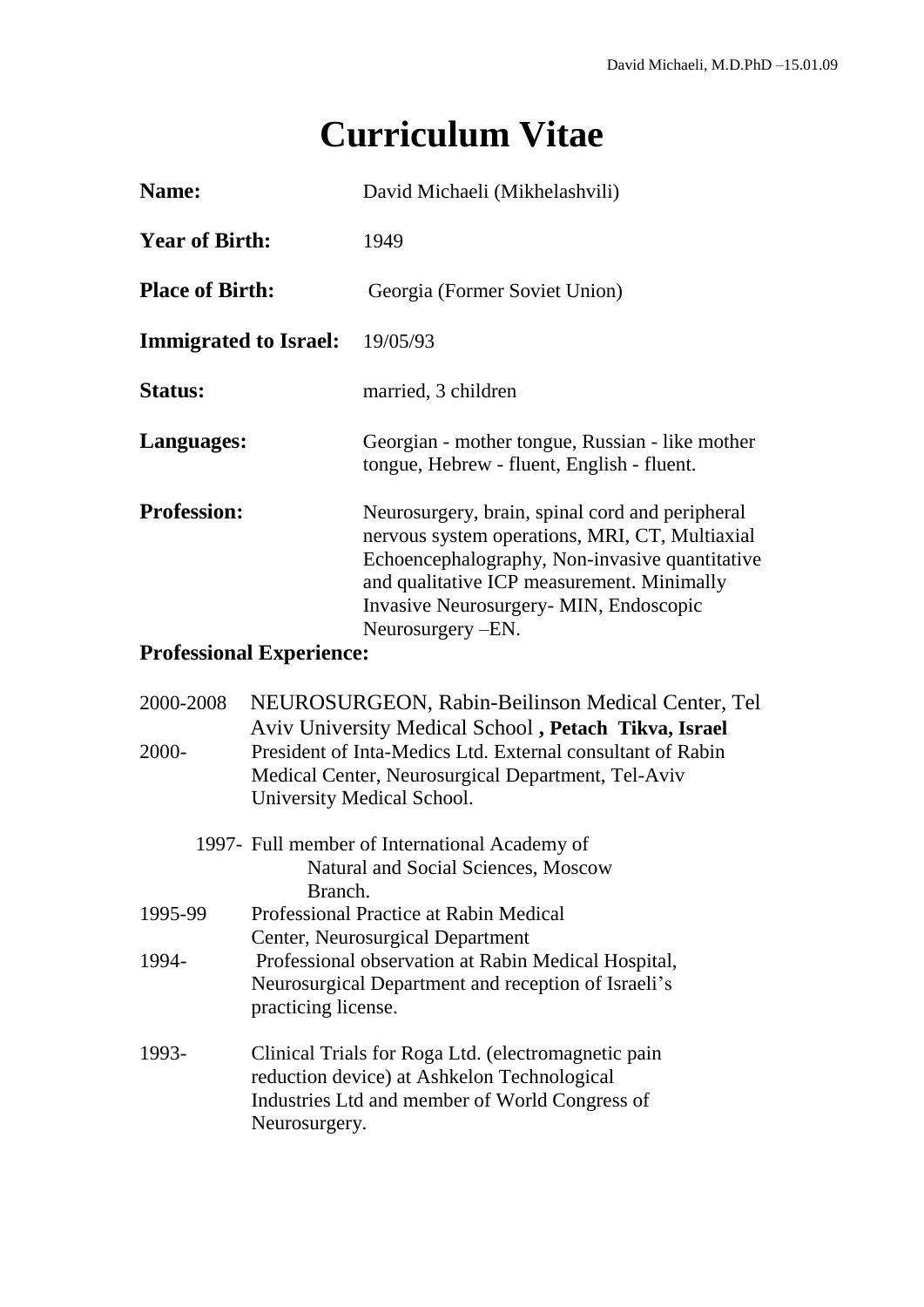|         | 1982-92            | Head of Neurosurgical Department at<br>Clinical Hospital, in Kutaisi, Georgia.                                                                                                                     |
|---------|--------------------|----------------------------------------------------------------------------------------------------------------------------------------------------------------------------------------------------|
|         | 1984-93            | Establishment and operation of Private<br>Clinic for pain management,                                                                                                                              |
|         | 1984-94            | in Kutaisi and Tschakaia-Senaki, Georgia.                                                                                                                                                          |
|         | 1991-              | Advertised article in 9 <sup>th</sup> European Congress of<br>Neurosurgery. Received highest degree and<br>distinguishment in Neurosurgery by the Ministry of<br>Health, in the Georgian Republic. |
|         | 1981-82            | Advertised Dissertation (Leningrad Institute of<br>Neurosurgery) and received a degree of research<br>scientist in Neurosurgery (PH.D.).                                                           |
|         | 1997-81            | Professional Practice at Leningrad (St.Petersburg)<br>Scientific Research Institute of neurosurgery, in the<br>name of Professor Polenov.                                                          |
|         | 1975-77            | General Surgeon at Leningrad Regional Hospital, in<br>the name of the October Revolution.                                                                                                          |
|         | 1973-74            | Specialization in General- and Neuro-surgery at<br>Leningrad Regional Hospital.                                                                                                                    |
| 1973-75 |                    | Medical degree- MD at 1 <sup>st</sup> Leningrad Institute of<br>Medicine, in the name of Professor Ivan Petrovitsch Pavlov.                                                                        |
|         | 1956-66            | Elementary and High School in Tschakaia (Senaki), Georgia.<br>Graduating with highest Honours (gold medal).                                                                                        |
|         | <b>Inventions:</b> |                                                                                                                                                                                                    |
|         |                    |                                                                                                                                                                                                    |

- 1. **Tissue Resonance Analysis (TRA) – device and method for extracting information from various human tissues** (2000) –USA, PCT Patent
- 2. **Non-invasive ICP monitoring** device and method (1999) USA Patent ,PCT, No. 09/307,568. WO00068647A2
- 3. **Ultrasound Pulsatility Imaging** (1999) USA,PCT,Israel Patent 98177-IL, WO00057766A3.
- 4. **Concentric expanding retractor for Minimal Invasive Surgery (MIS)** (1999) – USA, Israel, PCT, WO 00103586A1 (01.18.01)